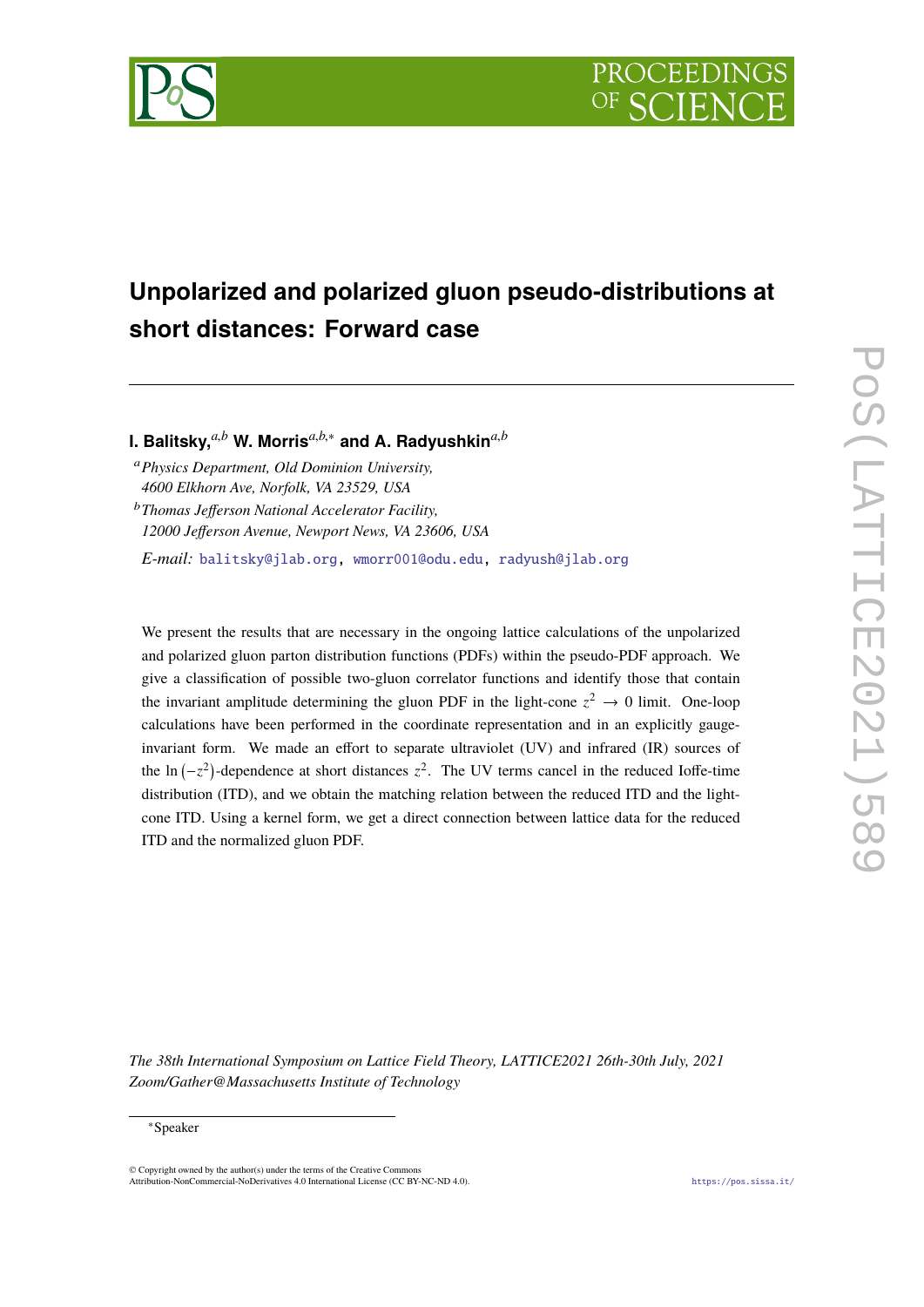# **1. Introduction**

Lattice calculations of parton distribution functions (PDFs) are now a subject of considerable interest. Modern efforts aim at the extractions of PDFs  $f(x)$  themselves rather than their  $x^N$ moments. On the lattice, this may be achieved by switching from local operators to equal-time correlators [\[1–](#page-6-0)[4\]](#page-6-1). We use the pseudo-PDF approach [\[4\]](#page-6-1), which is coordinate-space oriented, and parton distributions are extracted there by taking the short-distance  $z_3 \rightarrow 0$  limit.

Since the  $z_3 \rightarrow 0$  limit is singular, one needs matching relations to convert the Euclidean lattice data into the usual light-cone PDFs. Our goal is to outline the pseudo-PDF approach to the extraction of unpolarized gluon PDFs, and also to find one-loop matching conditions.

In the gluon case, the calculation is complicated by strict requirements of gauge invariance. In this situation, a very effective method is provided by the coordinate-representation approach of Ref. [\[5\]](#page-6-2). It is based on the background-field method and the heat-kernel expansion. It allows, starting with the original gauge-invariant bilocal operator, to find its modification by one-loop corrections. The results are obtained in an explicitly gauge-invariant form.

# **2. Matrix elements**

#### **2.1 Unpolarized case**

The spin-averaged matrix element for operators comprised of two gluon fields with uncontracted indices is  $M_{\mu\alpha;\nu\beta}(z, p) \equiv \langle p | G_{\mu\alpha}(z) [z, 0] G_{\nu\beta}(0) | p \rangle$ , where [*z*, 0] is the standard straight-line gauge link in the adjoint representation. Accounting for the antisymmetry of  $G_{\alpha\sigma}$  with respect to indices, and the available four-vectors  $p$ , and  $z$ , the decomposition of the matrix element into invariant amplitudes is:

$$
M_{\mu\alpha;\nu\beta}(z,p) = (g_{\mu\nu}g_{\alpha\beta} - g_{\mu\beta}g_{\alpha\nu}) M_{gg}(\nu, z^2)
$$
  
+  $(g_{\mu\nu}p_{\alpha}p_{\beta} - g_{\mu\beta}p_{\alpha}p_{\nu} - g_{\alpha\nu}p_{\mu}p_{\beta} + g_{\alpha\beta}p_{\mu}p_{\nu}) M_{pp}(\nu, z^2)$   
+  $(g_{\mu\nu}z_{\alpha}z_{\beta} - g_{\mu\beta}z_{\alpha}z_{\nu} - g_{\alpha\nu}z_{\mu}z_{\beta} + g_{\alpha\beta}z_{\mu}z_{\nu}) M_{zz}(\nu, z^2)$   
+  $(g_{\mu\nu}z_{\alpha}p_{\beta} - g_{\mu\beta}z_{\alpha}p_{\nu} - g_{\alpha\nu}z_{\mu}p_{\beta} + g_{\alpha\beta}z_{\mu}p_{\nu}) M_{zp}(\nu, z^2)$   
+  $(g_{\mu\nu}p_{\alpha}z_{\beta} - g_{\mu\beta}p_{\alpha}z_{\nu} - g_{\alpha\nu}p_{\mu}z_{\beta} + g_{\alpha\beta}p_{\mu}z_{\nu}) M_{pz}(\nu, z^2)$   
+  $(p_{\mu}z_{\alpha}p_{\nu}z_{\beta} - p_{\alpha}z_{\mu}p_{\nu}z_{\beta} - p_{\mu}z_{\alpha}p_{\beta}z_{\nu} + p_{\alpha}z_{\mu}p_{\beta}z_{\nu}) M_{ppzz}(\nu, z^2)$ , (1)

where  $v = -p \cdot z$  is the Ioffe time[\[6\]](#page-6-3). The light-cone distribution is obtained from  $g^{\alpha\beta}M_{+\alpha,+\beta}(z, p)$ , where *z* is taken to be in the "minus" direction *z* = *z*<sub>−</sub>, so:

$$
g^{\alpha\beta}M_{+\alpha,\beta+}(z_-,p) = -2p_+^2 \mathcal{M}_{pp}\left(\nu,z^2\right),\tag{2}
$$

thus the PDF is determined by  $M_{pp}$ :

$$
-\mathcal{M}_{pp}(\nu,0) = \frac{1}{2} \int_{-1}^{1} dx e^{-ix\nu} x f_g(x) .
$$
 (3)

The procedure is then to take projections of the matrix element that contain the  $M_{pp}$  structure, and little of anything else. The projection that best meets this condition is  $M<sub>0i; i0</sub>$ , whose decomposition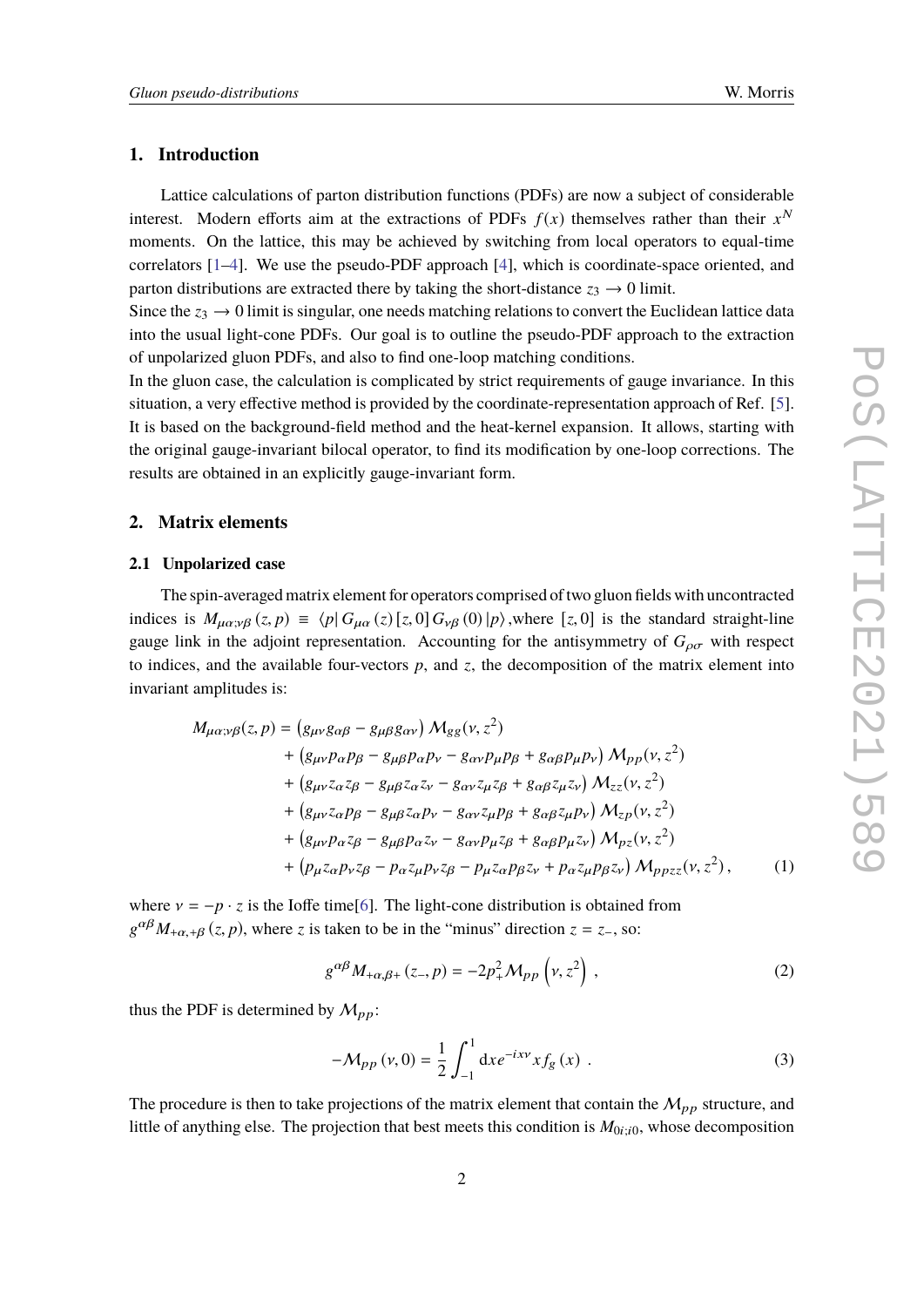is  $M_{0i;i0} = 2M_{gg} + 2p_0^2 M_{pp}$ . We can remove the contaminating  $M_{gg}$  structure by adding the projection  $M_{ij;ji}$ , whose decomposition is  $M_{ij;ji} = -2M_{gg}$ .

While all projections of the matrix element are individually multiplicatively renormalizable [\[7\]](#page-6-4), they won't necessarily carry the same anomalous dimension; however, this addition works because both projections,  $M_{0i;i0}$  and  $M_{ij;ji}$ , have the same anomalous dimension at one loop.

# **2.2 Polarized case**

With polarized gluons we have the matrix element comprised of a gluon field strength tensor and a dual field strength tensor:  $m_{\mu\alpha;\nu\beta}(z, p) \equiv \langle p, s | G_{\mu\alpha}(z) [z, 0] \tilde{G}_{\mu\beta}(0) | p, s \rangle$ , where the dual tensor is defined by  $\tilde{G}_{\mu\beta} \equiv \frac{1}{2}$  $\frac{1}{2} \epsilon_{\mu\beta\rho\lambda} G^{\rho\lambda}$ . Taking the *z*-odd combination  $M_{\mu\alpha;\nu\beta}(z, p) = m_{\mu\alpha;\nu\beta}(z, p)$  $m_{\mu\alpha;\nu\beta}$  (-*z*, *p*), we perform a similar decomposition into invariant amplitudes, and find that the LC helicity distribution is defined by:

$$
g^{\alpha\beta}\tilde{M}_{+\alpha;\beta+}(z_-,p) = -2p_+s_+\left[M_{ps}^{(+)}(v,0) - vM_{pp}(v,0)\right]
$$
 (4)

where  $s_+$  is related by  $s_\mu = mS_\mu$  to the usual gluon polarization vector  $S_\mu$ , and  $\mathcal{M}_{ps}^{(+)} \equiv \mathcal{M}_{ps} + \mathcal{M}_{sp}$ .

In the case of pseudodistributions, a promising combination of projections on this matrix element is  $\tilde{M}_{0i; i0} + \tilde{M}_{ji; i j}$ , whose decomposition is  $2p_3p_0[\mathcal{M}_{ps}^{(+)}(v, z^2) - (1 + m^2/p_3^2) v \mathcal{M}_{pp}(v, z^2)].$ For  $p_3 \rightarrow \infty$ , this result approaches the decomposition structure in the LC case.

#### **3. One-loop corrections**

#### **3.1 Link self energy and ultraviolet divergences**

The link self energy correction, given by

$$
\frac{g^2 N_c}{8\pi^2} \frac{\Gamma\left(1 - \epsilon_{UV}\right) \left(-z^2 \mu_{UV}^2 + i\epsilon\right)^{\epsilon_{UV}}}{(2\epsilon_{UV} - 1)\epsilon_{UV}} G_{\mu\alpha}\left(z\right) G_{\nu\beta}\left(0\right) ,\tag{5}
$$

should, in principle, be zero on the light-cone. However, this result contains linear ( $\epsilon_{UV} = 1/2$ ) and logarithmic ( $\epsilon_{UV} = 0$ ) UV poles and a singularity on the light-cone  $z^2 = 0$  after expansion in  $\epsilon_{UV}$ . In order to account for this, we explicitly separate the  $z^2$  dependence generated by the UV singular terms and those in the QCD (or DGLAP) evolution logarithms  $\ln(-z^2)$  $\mathbf{r}$  $^2_{IR}$ ).



**Figure 1:** Self-energy-type correction for the gauge link and vertex diagrams with gluons coming out of the gauge link.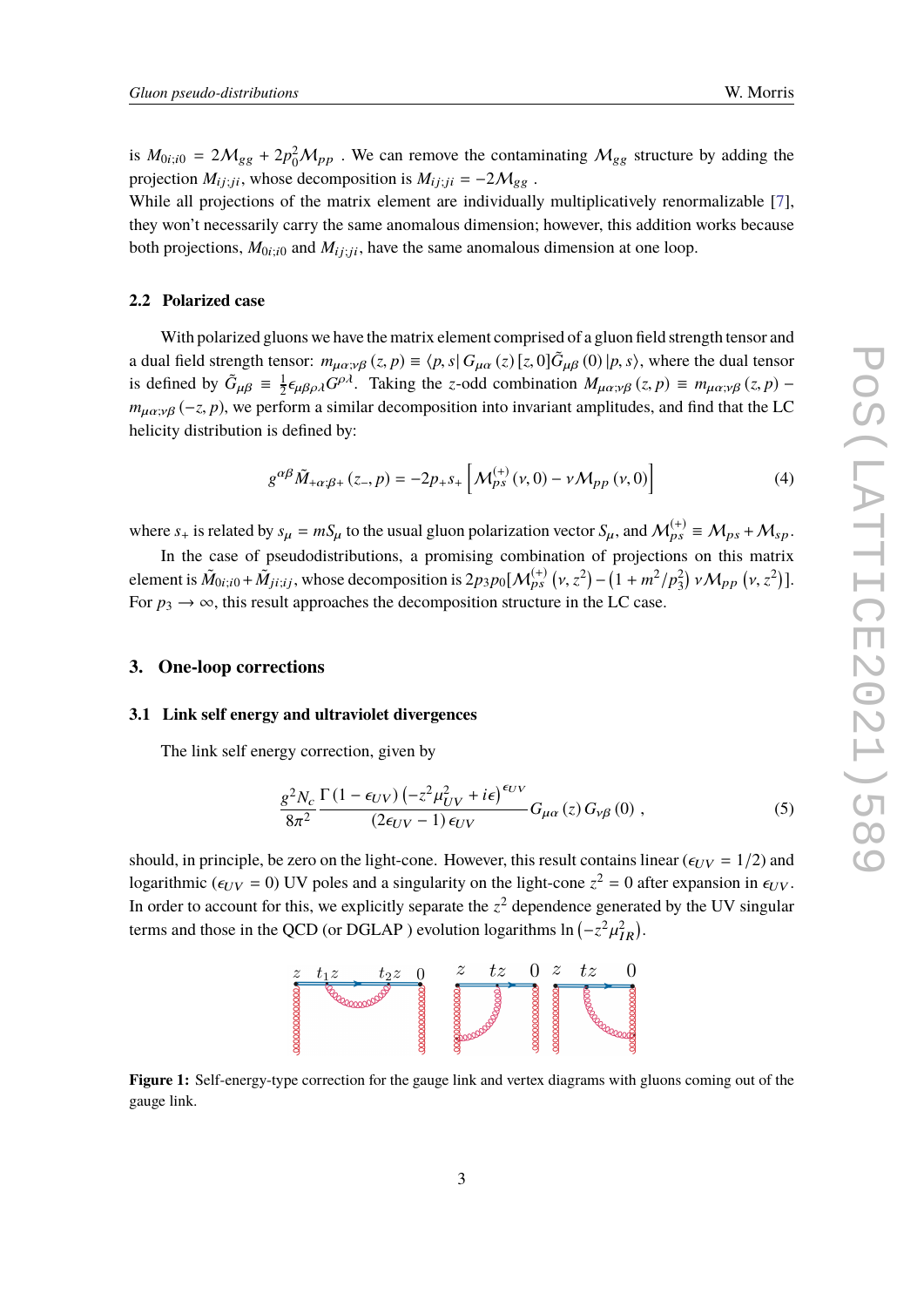#### **3.2 Vertex contributions**

When one uses the background-field technique, with gluon propagator in the background-Feynman (bF) gauge [\[8\]](#page-6-5), the three-gluon vertex differs from the usual Yang-Mills vertex. Therefore, the Feynman diagrams we use do not correspond one-to-one with the usual Feynman diagrams. A consequence of this is, where one would have two linear UV divergences that cancel after addition of two diagrams, in our case that same divergence cancels implicitly. This can be seen from the evolution part of the vertex correction:

$$
\frac{g^2 N_c}{8\pi^2} \frac{\Gamma(d/2 - 2)}{(d-3) \left(-z^2\right)^{d/2 - 2}} \int_0^1 du \left[u^{3-d} - 1\right]_+ G_{\mu\alpha}(\bar{u}z) G_{\nu\beta}(0) ,\qquad (6)
$$

where the linear divergences present in the "*u*<sup>3−d</sup>" part and the "−1" part cancel.

The full uncontracted vertex calculation contains also a UV divergent and constant part, however this term is zero for the  $M_{0i; i0}$  and the  $M_{i j; j i}$  projection.

# **3.3 Box and self-energy contributions**

The "box" correction is free of UV divergences, but gives a more complicated structure, generating a mixture of different operators corresponding to different projections of  $G_{\mu\alpha}(\bar{u}z)G_{\nu\beta}$  (0). The full uncontracted result is too long for this paper, but it should be noted that the DGLAP part does not have the necessary plus-prescription form. To get it, one should add the contribution of the gluon self-energy diagrams. The relevant part of the result is the coefficient to the  $M_{pp}$  structure,  $2(-u^3 + u^2 - 2u + 1)$ , which integrates to 1/6.



**Figure 2:** Box diagram and gluon self-energy-type insertions into the right leg.

The self-energy diagrams contain both UV and collinear divergences that generate logarithmic term  $\ln \left( \mu_{IR}^2 / \mu_{UV}^2 \right)$ . In order to obtain the necessary plus prescription with the "box" diagram, one can separate this term into the difference  $\ln (z_3^2 \mu)$  $\binom{2}{iR}$  – ln  $\left(z_3^2 \mu\right)$  $\frac{2}{UV}$ ). The self-energy result is

$$
\frac{g^2 N_c}{8\pi^2} \frac{1}{2 - d/2} \left[ 2 - \frac{\beta_0}{2N_c} \right] G_{\mu\alpha}(z) G_{\nu\beta}(0) , \qquad (7)
$$

where  $\beta_0 = 11N_c/3$  in gluodynamics, and  $\frac{1}{2-d/2}$  is to be replaced by ln  $(z_3^2\mu_R^2) - \ln(z_3^2\mu_R^2)$ Substituting in the value of  $\beta_0$ , we get  $1/6$ , giving us the needed plus-prescription.  $\frac{2}{UV}$ ).

### **3.4 Polarized case**

Because the one-loop calculation was performed at the operator level with uncontracted indices, the results for  $G_{\mu\alpha}(z)$   $\tilde{G}_{\rho\sigma}(0)$  can be easily obtained by contracting the previous results from this section with  $\frac{1}{2} \epsilon_{\rho \sigma} v^{\beta}$ . The DGLAP evolution structure and matching relation for the polarized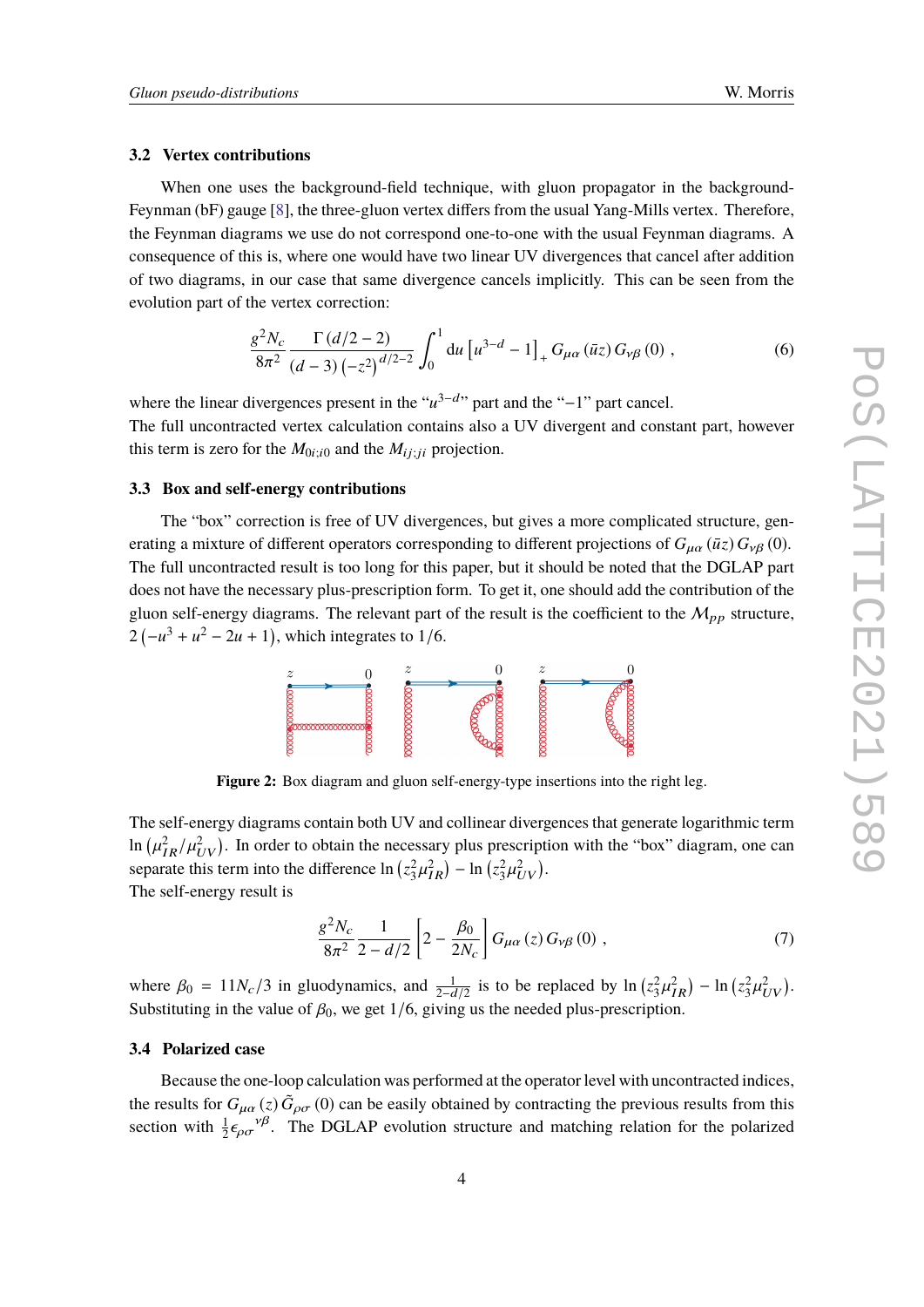gluon pseudodistribution will be given in an upcoming paper. Here, we just list the results of the  $\tilde{M}_{0i;i0} + \tilde{M}_{ji;ij}$  combination:

$$
\tilde{M}_{0i;i0}(z, p) + \tilde{M}_{ji;ij}(z, p) \n\to \frac{g^2 N_c}{8\pi^2} \frac{16}{6} \left( \frac{1}{\epsilon_{UV}} + \log (z_3^2 e^{\gamma}) \right) (\tilde{M}_{0i;i0}(z, p) + \tilde{M}_{ji;ij}(z, p)) \n+ \frac{g^2 N_c}{8\pi^2} \int_0^1 du \left\{ 4\delta(\bar{u}) - 2\bar{u}u + 2\left( \frac{1}{\bar{u}} - \bar{u} \right)_+ - \left[ \frac{4u}{\bar{u}} + \frac{4\log(1 - u)}{\bar{u}} \right]_+ \right. \n+ \left( \frac{1}{\epsilon_{IR}} - \log (z_3^2 e^{\gamma}) \right) \left[ \left\{ 4u\bar{u} + 2 [u^2/\bar{u}]_+ \right\} - \frac{1}{2} \left( \frac{\beta_0}{N_c} + 6 \right) \delta(\bar{u}) \right] \right\} \n\times (\tilde{M}_{0i;i0}(uz, p) + \tilde{M}_{ji;ij}(uz, p))
$$
\n(8)

# **4. DGLAP evolution structure, unpolarized case**

# **4.1 Reduced Ioffe-time distribution**

In order to handle the link and self-energy UV divergences, we use the reduced ITD:

$$
\mathfrak{M}\left(\nu, z_3^2\right) \equiv \frac{\mathcal{M}_{pp}\left(\nu, z_3^2\right)}{\mathcal{M}_{pp}\left(0, z_3^2\right)}\,. \tag{9}
$$

This method works because our operator is multiplicatively renormalizable, and because the DGLAP evolution logarithm drops out of  $M_{pp}$   $(0, z_3^2)$ , so we're only and entirely removing the non-DGLAP related  $z_3$  dependence.

# **4.2 Matching relations**

Combining the one-loop gluon corrections, and the gluon-quark mixing term (that contains the *gq* evolution kernel  $B_{gq}(u) = 1 + (1 - u)^2$ ), we obtain the matching relation (excluding higher



**Figure 3:** Gluon-quark mixing diagram.

twist terms, or rather keeping only  $M_{pp}$ ):

$$
\mathfrak{M}(\nu, z_3^2) I_g(0, \mu^2) = I_g(\nu, \mu^2) - \frac{\alpha_s N_c}{2\pi} \int_0^1 du I_g(u\nu, \mu^2) \left\{ \ln \left( z_3^2 \mu^2 e^{2\gamma E} / 4 \right) B_{gg}(u) \right. \left. + 4 \left[ \frac{u + \log(\bar{u})}{\bar{u}} \right]_+ + \frac{2}{3} \left[ 1 - u^3 \right]_+ \right\} - \frac{\alpha_s C_F}{2\pi} \ln \left( z_3^2 \mu^2 e^{2\gamma E} / 4 \right) \int_0^1 dw \left[ I_S(w\nu, \mu^2) - I_S(0, \mu^2) \right] \mathcal{B}_{gq}(w), \tag{10}
$$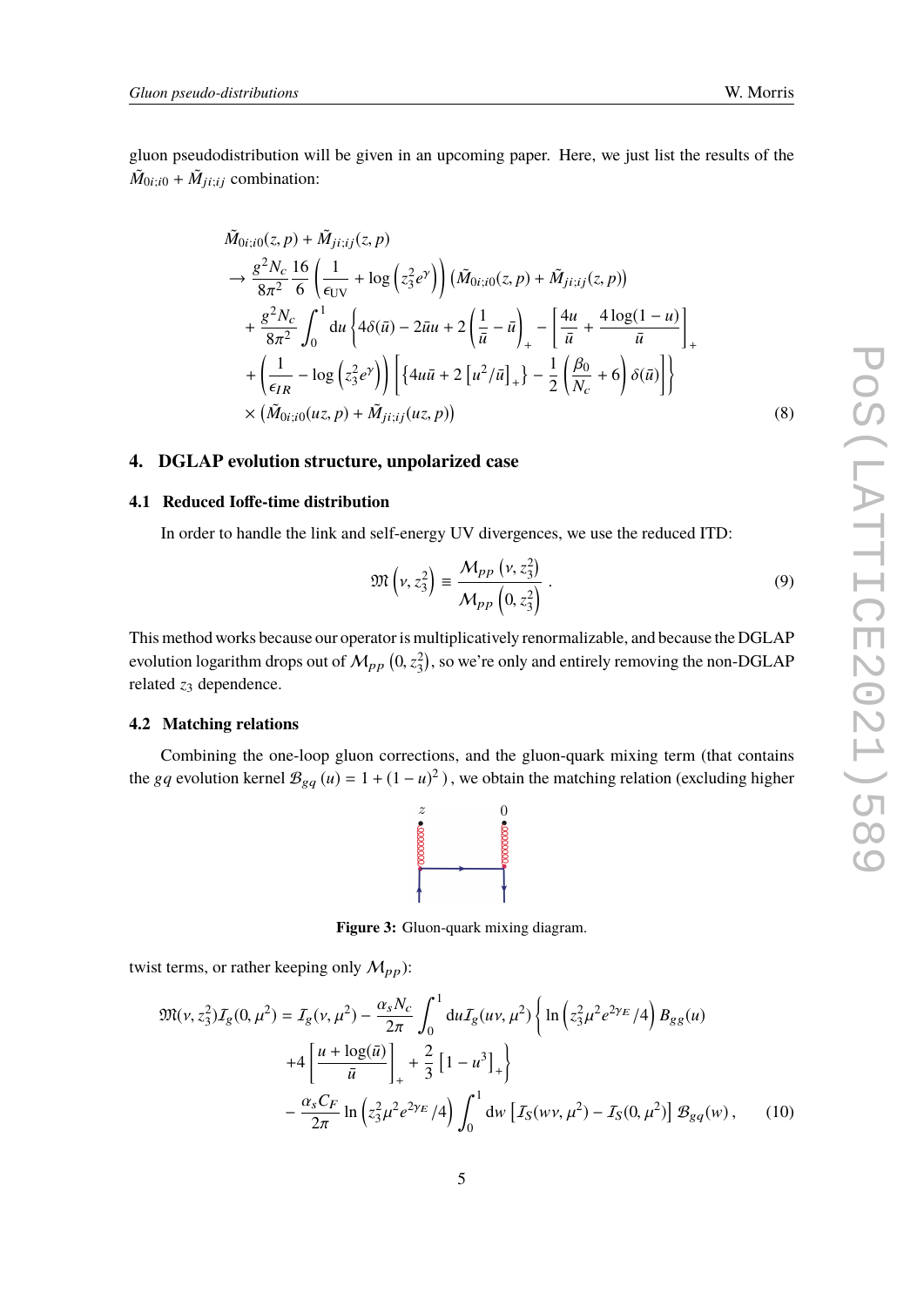where  $\mathfrak{M}(v, z_3^2)$ , the reduced ITD, is our "lattice function", and  $I_g(v, \mu^2)$  and  $I_g(uv, \mu^2)$  are the light cano ITDs. The cluen Alteralli Barisi kernal is given by light-cone ITDs. The gluon Altarelli-Parisi kernel is given by

$$
B_{gg}(u) = 2\left[\frac{(1-\bar{u}u)^2}{\bar{u}}\right]_+ \tag{11}
$$

The gluon light-cone ITD can be directly related to the light-cone PDF through

$$
I_g\left(v,\mu^2\right) = \frac{1}{2} \int_{-1}^1 \mathrm{d}x e^{ixv} x f_g\left(x,\mu^2\right) \,. \tag{12}
$$

Because  $xf_g(x, \mu^2)$  is an even function of *x*, the real part of  $I_g(y, \mu^2)$  is given by the cosine<br>transform of  $xf_g(y, \mu^2)$  while the imaginary next vanishes transform of  $xf_g(x, \mu^2)$ , while the imaginary part vanishes.

The factor  $I_g$   $(0, \mu^2) = \langle x \rangle_{\mu^2}$  is the fraction of the hadron momentum carried by the gluons. It should be found from an independent lettice sole value (see e.g. [01]) should be found from an independent lattice calculation (see, e.g. [\[9\]](#page-6-6)).

The matching relation can be cast into a new kernel form in terms of the light-cone PDFs:

$$
\mathfrak{M}(\nu, z_3^2) = \int_0^1 dx \frac{x f_g(x, \mu^2)}{\langle x \rangle_{\mu^2}} R_{gg} \left( x \nu, z_3^2 \mu^2 \right) + \int_0^1 dx \frac{x f_S(x, \mu^2)}{\langle x \rangle_{\mu^2}} R_{gq} \left( x \nu, z_3^2 \mu^2 \right), \tag{13}
$$

where

$$
R_{gg}\left(y, z_3^2 \mu^2\right) = \cos y - \frac{\alpha_s N_c}{2\pi} \left\{\ln\left(z_3^2 \mu^2 e^{2\gamma_E}/4\right) R_B(y) + R_L(y) + R_C(y)\right\} ,\tag{14}
$$

and

$$
R_{gq}\left(y, z_3^2 \mu^2\right) = -\frac{\alpha_s N_c}{2\pi} \ln\left(z_3^2 \mu^2 e^{2\gamma_E}/4\right) R_{\mathcal{B}}(y) \tag{15}
$$

The various *R* terms are given by cosine transformations of the gluon kernel, log term, constant term, and mixing kernel, and are all perturbatively calculable expressions.

Using lattice data and models for  $f_g(x, \mu^2)$  and  $f_S(x, \mu^2)$ , one can fit their parameters and  $\alpha_s$ .

# **5. Conclusion**

We presented the results of the calculations necessary in the ongoing work to extract unpolarized gluon PDFs from the lattice using the method of pseudo-PDFs, and provide an update on the soon to be released results for the polarized case. Specifically, we demonstrated  $M_{0i; i0} + M_{i j; i i}$  to be the most promising combination of matrix elements for obtaining the unpolarized gluon PDF, and  $\tilde{M}_{0i; i0} + \tilde{M}_{ji; i j}$  to be the likely combination for obtaining the gluon helicity PDF. We gave the matching relations, in the unpolarized case, between the reduced pseudo-ITD and the light-cone ITD or light-cone PDF, demonstrating that lattice data and light-cone PDFs can be directly related.

### **Acknowledgements**

We thank K. Orginos, J.-W. Qiu, D. Richards and S. Zhao for their interest and discussions.

**Funding information** This work is supported by Jefferson Science Associates, LLC under U.S. DOE Contract #DE- AC05-06OR23177 and by U.S. DOE Grant #DE-FG02-97ER41028.